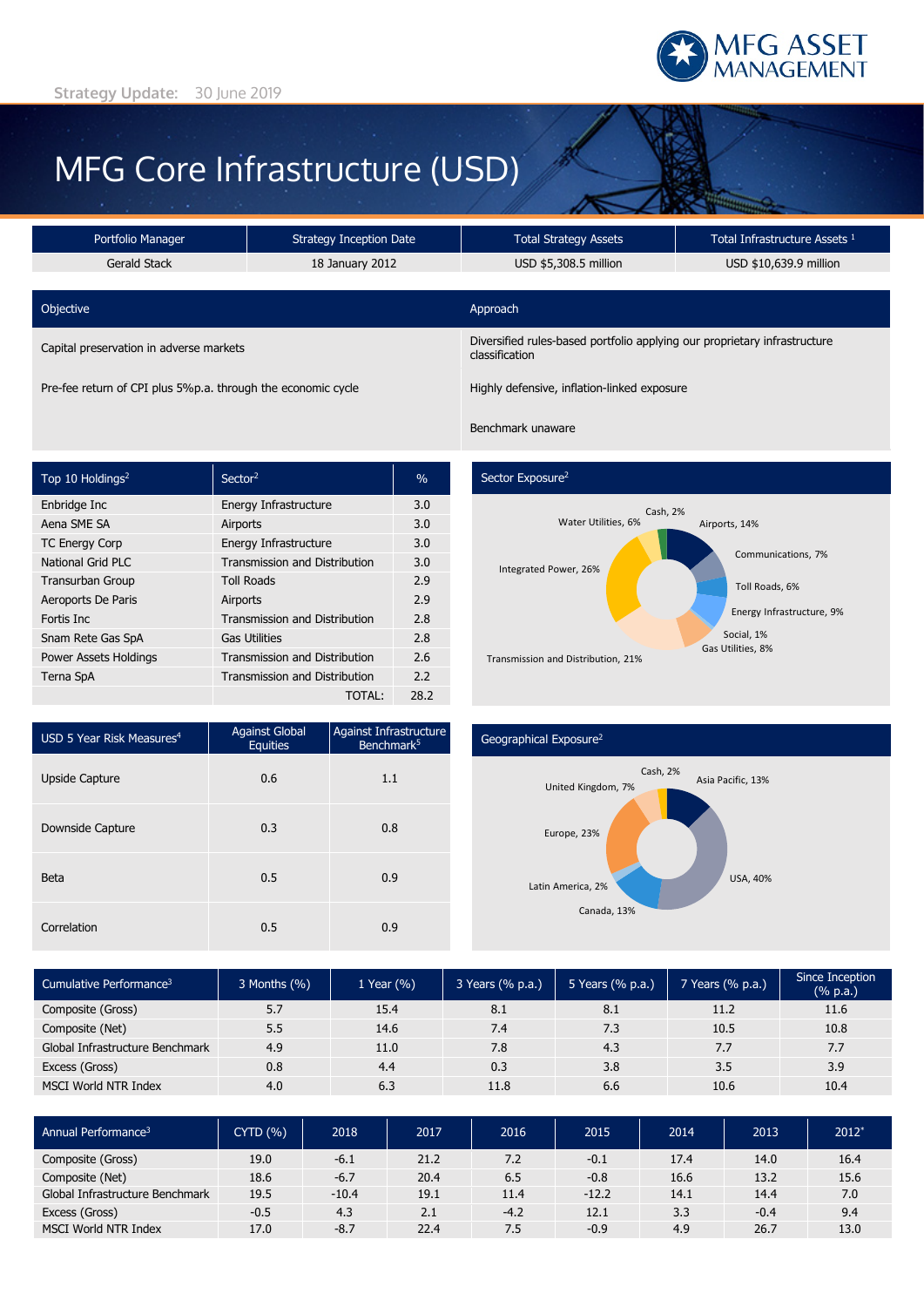1 Comprised of all Infrastructure Strategies.

2 The data is based on a representative portfolio for the strategy. Refer to the GIPS Disclosure below for further information. Sectors are internally defined. Geographical exposure is by domicile of listing.<br>Exposures may

3 Returns are for the Global Core Infrastructure Composite and denoted in USD. Performance would vary if returns were denominated in a currency other than USD. Refer to the GIPS Disclosure section below for further information. Composite (Net) returns are net of fees charged to clients and have been reduced by the amount of the highest fee charged to any client employing that strategy during the period under consideration. Actual fees may vary depending on, among other things, the applicable fee schedule and portfolio size. Fees are available upon request.<br>4 Risk measures are for the Global Core Infrastructure

5 The Benchmark or Global Infrastructure benchmark is comprised of the following: from inception to 31 December 2014 the benchmark is UBS Developed Infrastructure & Utilities NTR Index and from 1 January 2015 onwards, the benchmark is the S&P Global Infrastructure NTR Index. Note: the UBS Developed Infrastructure and Utilities NTR Index ceased to be published from 31 May 2015, replaced on 1 January 2015 with the S&P Global Infrastructure Index NTR. \* Returns are only for part year.

#### **IMPORTANT NOTICE**

This material is being furnished to you to provide summary information regarding Magellan Asset Management Limited 'doing business as'/'trading as' MFG Asset Management ('MFG Asset Management') and an investment fund or investment strategy managed by MFG Asset Management ('Strategy'). No distribution of this material will be made in any jurisdiction where such distribution is not authorised or is unlawful. This material does not constitute, and may not be used for the purpose of, an offer or solicitation in any jurisdiction or in any circumstances in which such an offer or solicitation is unlawful or not authorized or in which the person making such offer or solicitation is not qualified to do so. This material is not intended to constitute advertising or advice of any kind and you should not construe the contents of this material as legal, tax, investment or other advice.

The investment program of the Strategy presented herein is speculative and may involve a high degree of risk. The Strategy is not intended as a complete investment program and is<br>suitable only for sophisticated investors w may be volatile. The past performance of the Strategy is not necessarily indicative of future results and no person guarantees the performance of the Strategy or the amount or timing of any return from it. There can be no assurance that the Strategy will achieve any targeted returns, that asset allocations will be met or that the Strategy will be able to implement its investment Strategy or achieve its investment objective. The management fees, incentive fees and allocation and other expenses of the Strategy will reduce trading profits, if any, or increase losses. The Strategy will have limited liquidity, no secondary market for interests in the Strategy is expected to develop and there are restrictions on an investor's ability to withdraw and transfer interests in the Strategy. In making an investment decision, you must rely on your own examination of any offering documents relating to the Strategy.

No representation or warranty, express or implied, is made with respect to the correctness, accuracy, reasonableness or completeness of any of the information contained in this material. This information is subject to change at any time and no person has any responsibility to update any of the information provided in this material. MFG Asset Management will not be responsible or liable for any losses, whether direct, indirect or consequential, including loss of profits, damages, costs, claims or expenses, relating to or arising from your use or reliance upon any part of the information contained in this material including trading losses, loss of opportunity or incidental or punitive damages.

This material is strictly confidential and is being provided to you solely for your information and must not be copied, reproduced, published, distributed, disclosed or passed to any other<br>person at any time without the pr trademarks of their respective owners. Nothing contained herein should be construed as granting by implication, or otherwise, any licence or right to use any trademark displayed without the written permission of the owner.

United Kingdom - This material does not constitute an offer or inducement to engage in an investment activity under the provisions of the Financial Services and Markets Act 2000 (FSMA). This material does not form part of any offer or invitation to purchase, sell or subscribe for, or any solicitation of any such offer to purchase, sell or subscribe for, any shares, units or other type of investment product or service. This material or any part of it, or the fact of its distribution, is for background purposes only. This material has not been approved by a person authorised under the FSMA and its distribution in the United Kingdom and is only being made to persons in circumstances that will not constitute a financial promotion for the purposes of section 21 of the FSMA as a result of an exemption contained in the FSMA 2000 (Financial Promotion) Order 2005 as set out below. This material is exempt from the restrictions in the FSMA as it is to be strictly communicated only to 'investment professionals' as defined in Article 19(5) of the Financial Services and Markets Act 2000 (Financial Promotion) Order 2005 (FPO).

United States of America - This material is not intended as an offer or solicitation for the purchase or sale of any securities, financial instrument or product or to provide financial services. It is not the intention of MFG Asset Management to create legal relations on the basis of information provided herein. Where performance figures are shown net of fees charged to clients, the performance has been reduced by the amount of the highest fee charged to any client employing that particular strategy during the period under consideration. Actual fees may vary depending on, among other things, the applicable fee schedule and portfolio size. Fees are available upon request and also may be found in Part II of MFG Asset Management's Form ADV.

The Global Infrastructure Benchmark is comprised of the following: from inception to 31 December 2014 the benchmark is UBS Developed Infrastructure & Utilities Index Net Total Return and from 1 January 2015 the benchmark is S&P Global Infrastructure Net Total Return Index. The benchmark changed because UBS discontinued their index series. The UBS Developed Infrastructure & Utilities Index Net Total Return is a market capitalisation weighted index that is designed to measure the equity performance of listed Infrastructure

and Utility stocks. Index results assume the reinvestment of all distributions of capital gain and net investment income using a tax rate applicable to non-resident institutional investors who do not benefit from double taxation treaties.

The S&P Global Infrastructure Net Total Return Index is a market capitalisation weighted index that is designed to track 75 companies from around the world diversified across three infrastructure sectors energy, transportation and utilities. Index results assume the reinvestment of all distributions of capital gain and net investment income using a tax rate applicable to non-resident institutional investors who do not benefit from double taxation treaties.

#### **GLOBAL INVESTMENT PERFORMANCE STANDARDS (GIPS®) DISCLOSURE**

Magellan Asset Management Limited, doing business as MFG Asset Management in jurisdictions outside Australia and New Zealand, (MFG Asset Management) claims compliance with the Global Investment Performance Standards (GIPS ®)

For the purpose of complying with GIPS, the Firm is defined as all discretionary portfolios managed by MFG Asset Management, excluding portfolios managed by subsidiaries operating as<br>distinct business entities. MFG Asset M Sydney, Australia. Total Firm assets is defined as all assets managed by MFG Asset Management, excluding assets managed by subsidiaries operating as distinct business entities.

The Global Core Infrastructure composite is a global strategy investing in strictly defined or "pure" infrastructure companies (typically 80-120). The filtered investment universe is comprised of stocks that 1. generate reliable income streams, 2. benefit from inflation protection and have an appropriate capital structure. The investment objective of the strategy is to minimise the risk of permanent capital loss; and achieve superior risk adjusted investment returns over the medium to long-term. The composite was created in February 2012.

To achieve investment objectives, the composite may also use derivative financial instruments including, but not limited to, options, swaps, futures and forwards. Derivatives are subject<br>to the risk of changes in the marke leveraging effect, which may increase the volatility of the composite and may reduce its returns.

A copy of the composite's GIPS compliant presentation and/or the firm's list of composite descriptions are available upon request by emailing client.reporting@magellangroup.com.au

The representative portfolio is an account in the composite that closely reflects the portfolio management style of the strategy. Performance is not a consideration in the selection of the representative portfolio. The characteristics of the representative portfolio may differ from those of the composite and of the other accounts in the composite. Information regarding the representative portfolio and the other accounts in the composite is available upon request.

USD is the currency used to calculate performance. COREUSD43646